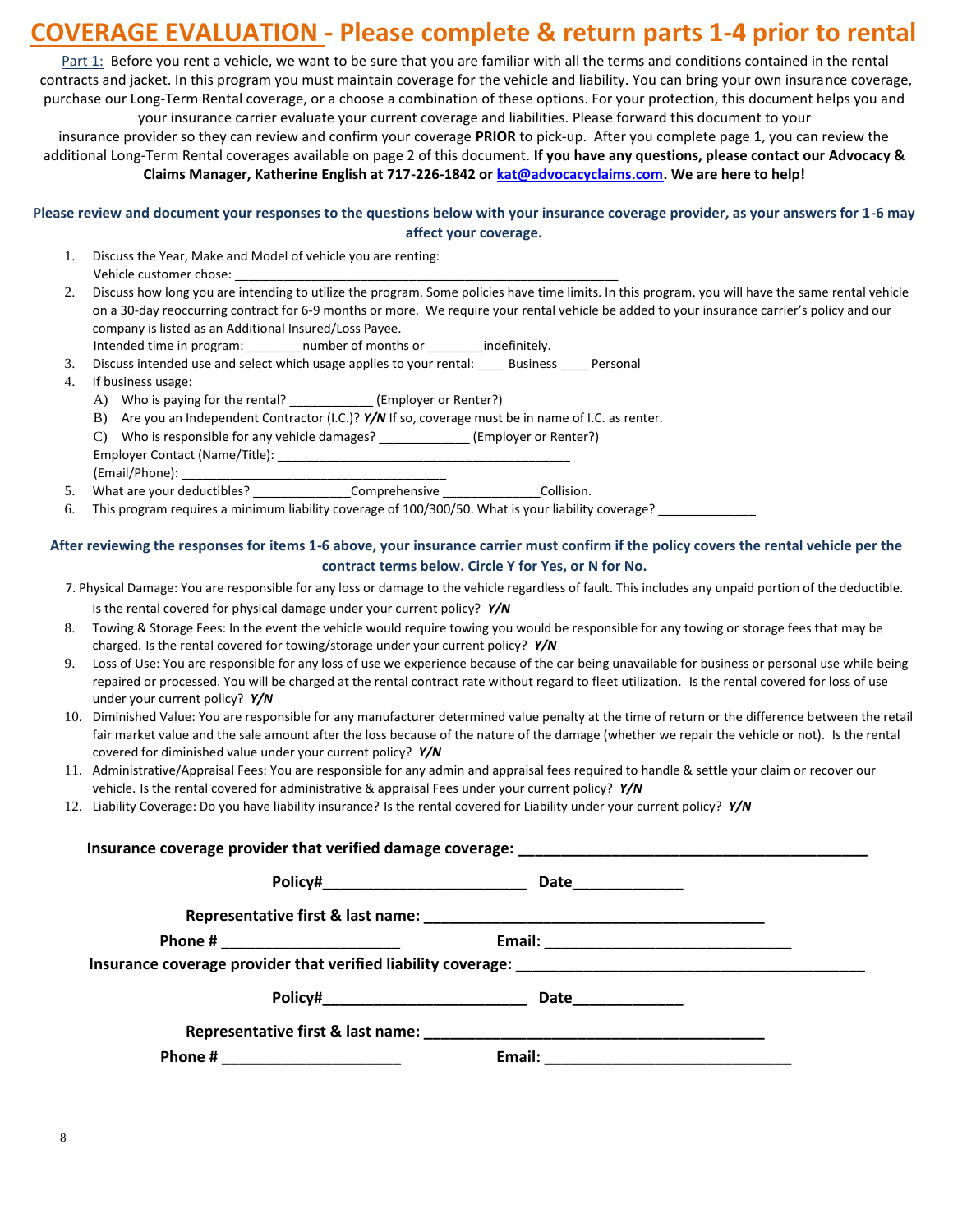### **COVERAGE EVALUATION - Please complete & return parts 1-4 prior to rental**

**Part 2: Additional Long-Term Rental coverage options: Is there anything your insurance carrier does not cover? If so, would you like additional coverage?** Once you have reviewed your insurance coverage on page 1, we are happy to review and offer you our Long-Term Rental coverage options. Please choose from the options listed below by initialing next to the selection you want.

\_\_\_\_\_\_\_\_\_\_\$99/month – "Extras Coverage" - covers loss of use, diminished value, admin & appraisal costs, windshield repairs, and tire repairs (damage to rubber only, no coverage on the wheels or rest of vehicle). Customer is required to carry their own collision and liability insurance with Aero Corporation named as additional insured & loss payee.

\_\_\_\_\_\_\_\_\_\_\$299/month – "Complete Loss Damage Coverage & Liability Coverage" - covers any and all damage to our vehicle with payment of a \$1,000 deductible (maximum customer responsibility). It also provides 100/300/25 in primary liability limits through Aero Corporation's insurance carrier. Customer is liable for any liability in excess to the limits provided. This coverage carries the same contract detail and preclusions as the Budget Loss Damage Waiver (LDW) and the Supplemental Liability Coverage (SLI).

\_\_\_\_\_\_\_\_\_\_\$0/month – No additional Coverages - you are 100% responsible for any charges your insurance company does not cover. **If you deny all of our optional Long-Term Rental coverages, we must have the entire "Coverage Evaluation" completed and your insurance certificate with our company and the vehicle listed to ensure you are protected!**

### **Part 3: Acknowledgments: Please read through and initial the acknowledgements below:**

\_\_\_\_\_\_\_\_Customer acknowledges and agrees all damages *MUST* be reported within 48 hours (completed accident reports, photos, insurance policy/claim information for all parties…etc.). Failure to report damage on time could result in your coverage and participation in the program being voided. In addition, a 1.5% interest will accrue each month to any outstanding damage/deductible due balances.

\_\_\_\_\_\_\_\_\_ Customer acknowledges and agrees that they are *NEVER* authorized to repair the vehicle without the express permission of Aero Corporation/Budget. Should the renter repair without authorization, a \$500 penalty will be charged, and they will pay the estimated cost to restore the car to the condition it was in prior to your rental at the sole option of Aero Corporation/Budget.

\_\_\_\_\_\_\_\_\_\_Customer acknowledges and agrees that they have received this "Coverage Evaluation" form and the rental jacket. Any rental coverage purchased is VOID if any of the contract terms on this form or in the rental jacket provided are violated. Please see the rental jacket and contract (both given at the time of pickup) for all the terms and exclusions. In addition to violations listed in the rental jacket, coverage can also be voided for any of the following: any past due invoices/balances, unreported damages, if renter is discovered to be a NY resident, if a vehicle is repaired without Budget's permission, or failure to follow prescribed maintenance.

### **A renter is in violation of the contract should they:**

- A) Use or permit the car to be used: 1) by anyone other than an authorized driver that is 25 years or older, as defined in paragraph 5; 2) to carry passengers or property for hire; 3) to tow or push anything; 4) to be operated in a test, race or contest or on unpaved roads; 5) while the driver is under the influence of alcohol or a controlled substance; 6) for conduct that could properly be charged as a felony or misdemeanor, including the transportation of a controlled substance or contraband; 7) recklessly or while overloaded; 8) if the car is driven into Mexico without our expressed permission.
- B) You or an additional driver (authorized or not): 1) fail to promptly report any damage to or loss of the car when it occurs or when you learn of it and provide us with a written accident/incident report or fail to cooperate fully with our investigation; 2) where required by law, failed to report an accident to law enforcement: 3) obtained the car through fraud of misrepresentation; 4) leave the car and fail to remove the keys or close and lock all doors, close all windows and the trunk; 5) the car is stolen or vandalized; 6) intentionally or with willful disregard cause or allow damage to the car; or 7) return the car after hours and the car is damaged, stolen or vandalized.
- C) Driving or operating this car while using a hand-held wireless communication device or other device that is capable of receiving or transmitting telephonic communications, electronic data, mail or text messages while not in a hands-free mode shall be deemed a breach of this contract.